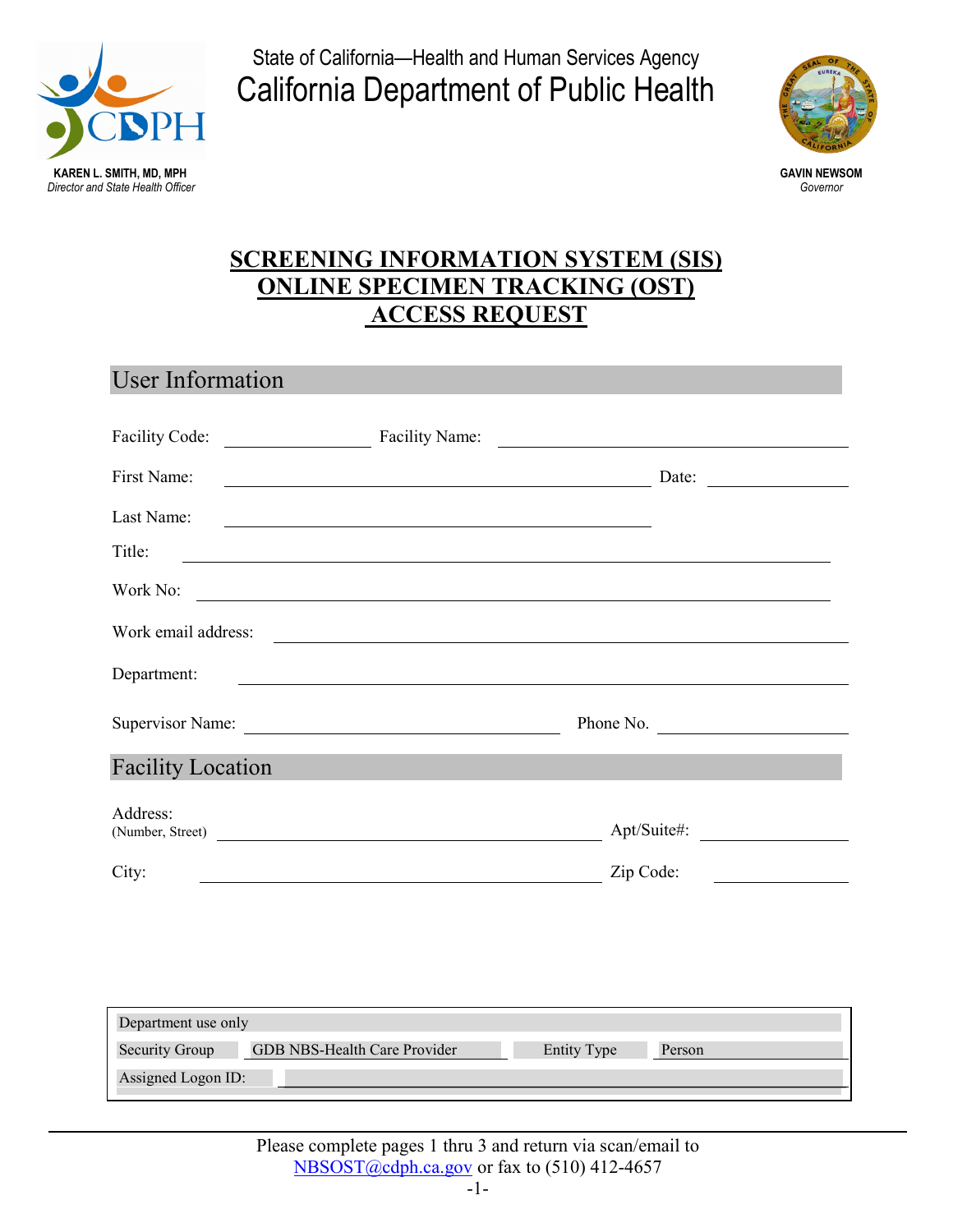

State of California—Health and Human Services Agency California Department of Public Health



## **CONFIDENTIAL OATH FOR NEW SIS USERS**

To gain access the California Department of Public Health's database SIS (Screening Information System), you must read the Oath of Confidentiality below, sign and return it.

## SIS Oath of Confidentiality

I have been informed and understand that I will be handling documents and data provided by the California Department of Public Health under assurance of confidentiality to the clients to which the documents and data pertain, and to their health care providers as expressed in the privacy policies published by the Genetic Disease Screening Program.

I agree that I shall not discuss, share or otherwise communicate to any unauthorized person any confidential information including the individual case records or reports without the prior specific written permission of the Chief of the Genetic Disease Screening Program and shall be bound by the privacy policies of the Genetic Disease Screening Program, and applicable state and federal law.

I will keep all confidential material in my possession in a secure manner. I will not discard any confidential material, but will dispose of it by shredding.

I have read the information in the documents below.

California Government Code, [Section 6250, et. seq. of the California Public Records Act.](https://leginfo.legislature.ca.gov/faces/codes_displayText.xhtml?lawCode=GOV&division=7.&title=1.&part=&chapter=3.5.&article=1)

[California Civil Code, Division 3, Part 4, Title 1.8, Sections 1798-1798.65](http://leginfo.legislature.ca.gov/faces/codes_displayText.xhtml?division=3.&chapter=1.&part=4.&lawCode=CIV&title=1.8.&article=8.) of the Information Practices Act of 1977.

[California Health and Safety Code, Division 106, Part 5, Chapter 1. Article 1, Sections 124975 –](https://leginfo.legislature.ca.gov/faces/codes_displayText.xhtml?lawCode=HSC&division=106.&title=&part=5.&chapter=1.&article=1.) 124996 of the [Hereditary Disorder Act.](https://leginfo.legislature.ca.gov/faces/codes_displayText.xhtml?lawCode=HSC&division=106.&title=&part=5.&chapter=1.&article=1.)

[California Health and Safety Code, Division 106, Part 5, Chapter 1. Article 2, of the Newborn Screening](https://leginfo.legislature.ca.gov/faces/codes_displayText.xhtml?lawCode=HSC&division=106.&title=&part=5.&chapter=1.&article=2.) Policy.

[Genetic Disease Screening Program Privacy Policy.pdf](https://www.cdph.ca.gov/Programs/CFH/DGDS/Pages/nbs/nbsnpp.aspx)

By typing your name in the 'signature' section on this document, you are signing this Oath electronically. You agree your electronic signature is the legal equivalent of your manual signature on this Oath of Confidentiality.

| Vame:        | Date: |  |
|--------------|-------|--|
| Signature: L |       |  |